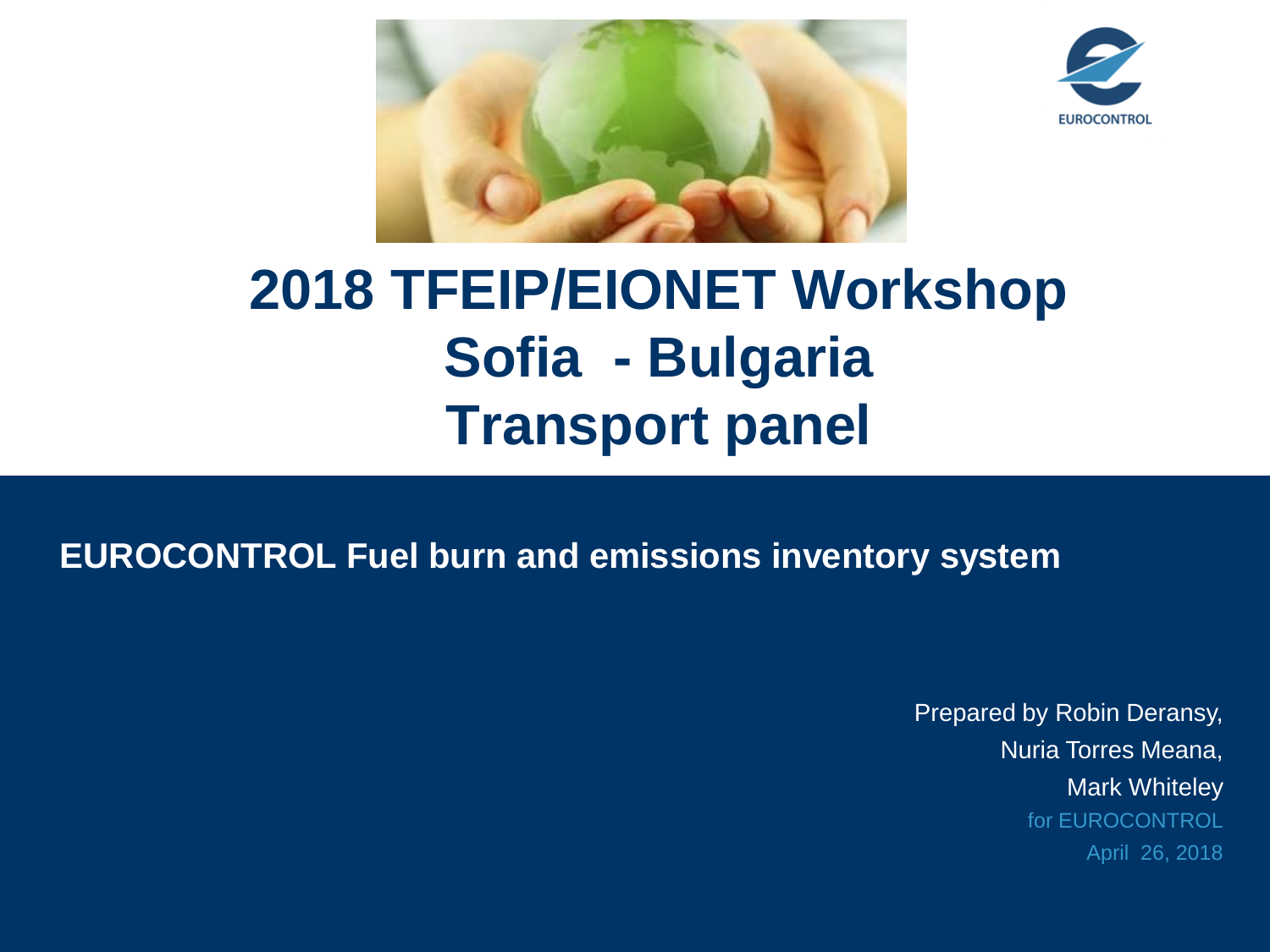**EUROCONTROL**



|                                                                                                                                                                                               | EEA <sup>(1)</sup><br>Liechtenstein<br><b>33 States</b>                                                                                                                                                                                                                                                                                                                                                                                                                    |  |
|-----------------------------------------------------------------------------------------------------------------------------------------------------------------------------------------------|----------------------------------------------------------------------------------------------------------------------------------------------------------------------------------------------------------------------------------------------------------------------------------------------------------------------------------------------------------------------------------------------------------------------------------------------------------------------------|--|
| Azerbaijan<br>ECAC <sup>(2)</sup><br>San Marino<br><b>44 States</b>                                                                                                                           | Iceland                                                                                                                                                                                                                                                                                                                                                                                                                                                                    |  |
| <b>EUROCONTROL (3)</b><br><b>41 STATES</b><br>Albania<br>Armenia<br>Bosnia & Herzegovina<br>Georgia<br>Macedonia (Republic of)<br>Moldova<br>Monaco<br>Montenegro<br>Serbia<br><b>Ukraine</b> | EU <sup>(4)</sup><br><b>28 States</b><br>Norway<br><b>Switzerland</b><br>Austria<br>Turkey<br>Portugal<br><b>Italy</b><br>Estonia<br><b>Belgium</b><br>Romania<br>Latvia<br>Finland<br><b>Bulgaria</b><br>Slovakia<br>Lithuania<br>France<br>Croatia<br>Slovenia<br>Luxembourg<br>Germany<br>Cyprus<br><b>Malta</b><br>Spain<br>Greece<br><b>Czech Republic</b><br>Sweden<br><b>Netherlands</b><br>Hungary<br><b>Denmark</b><br>Poland<br><b>United Kingdom</b><br>Ireland |  |

- (1) European Environment Agency
- (2) European Civil Aviation Conference
- (3) European Organisation for the Safety of Air Navigation
- (4) European Union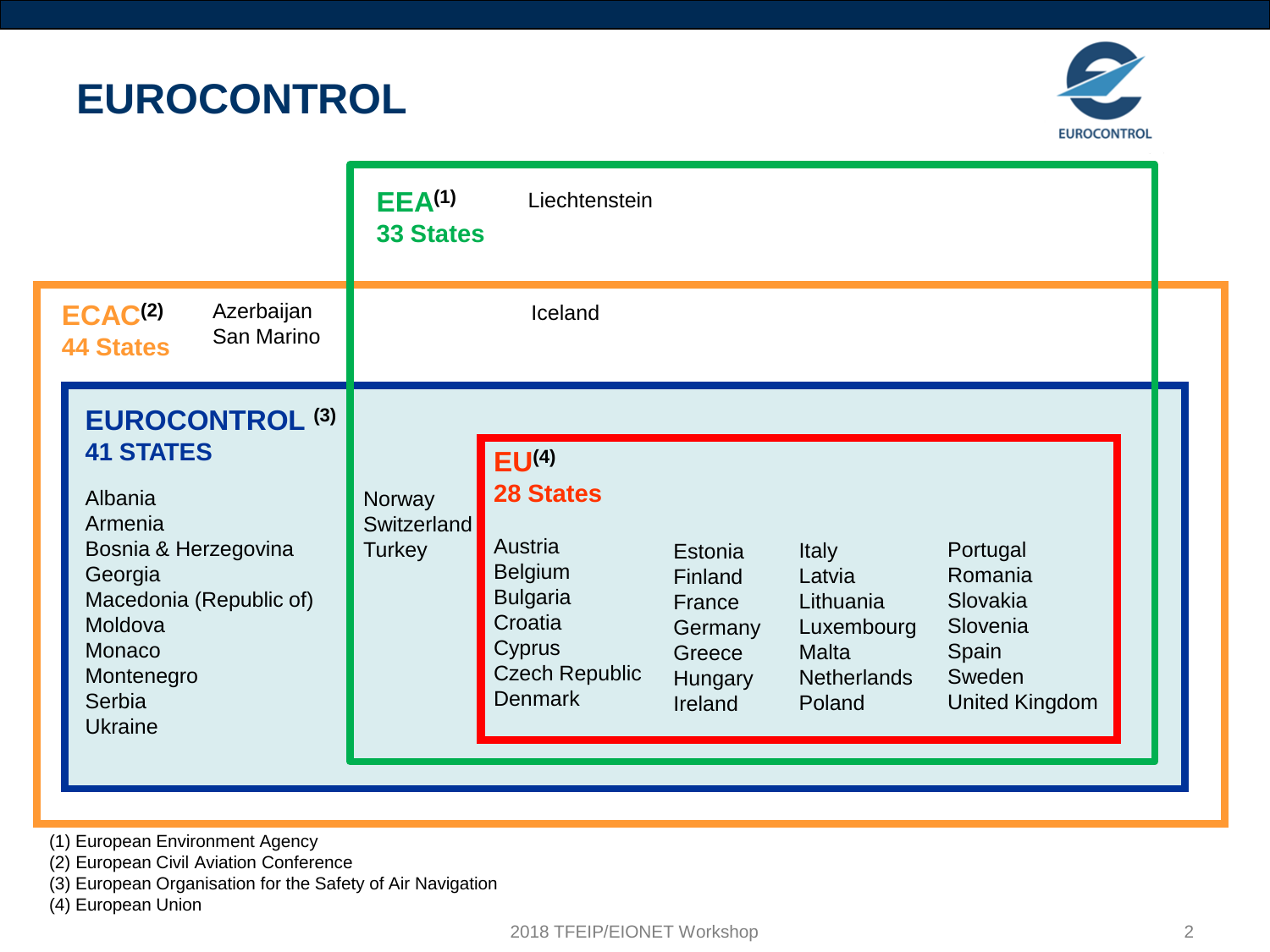### **TOPICS**



- 1. Flight data used
- 2. Aircraft types /Engine types identification
- 3. Taxi-In and -Out times
- 4. Methodology
- 5. Guidebook 2016 Demo of Annexes
- 6. AOB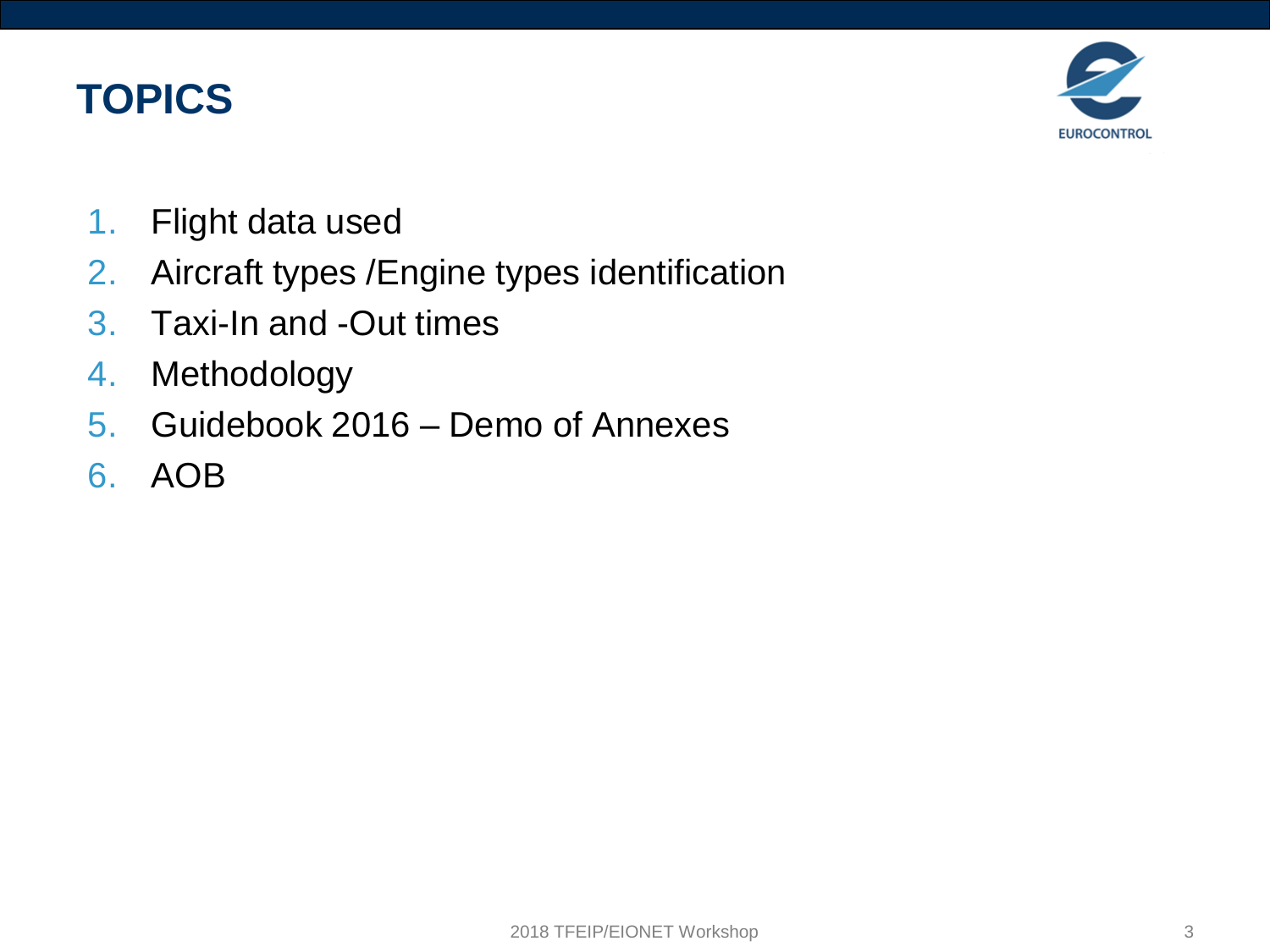## **FLIGHT DATA & MODELS USED**



- Data source: PRISME Fleet (2005 2017)
	- **Prisme Flight Database**
	- Prisme Fleet Database
	- Innovata Data
	- CODA Taxi-In and –Out times
- Environmental model used: AEM
	- Performance models: BADA 3.14
	- Emissions model: AEM 2.5.4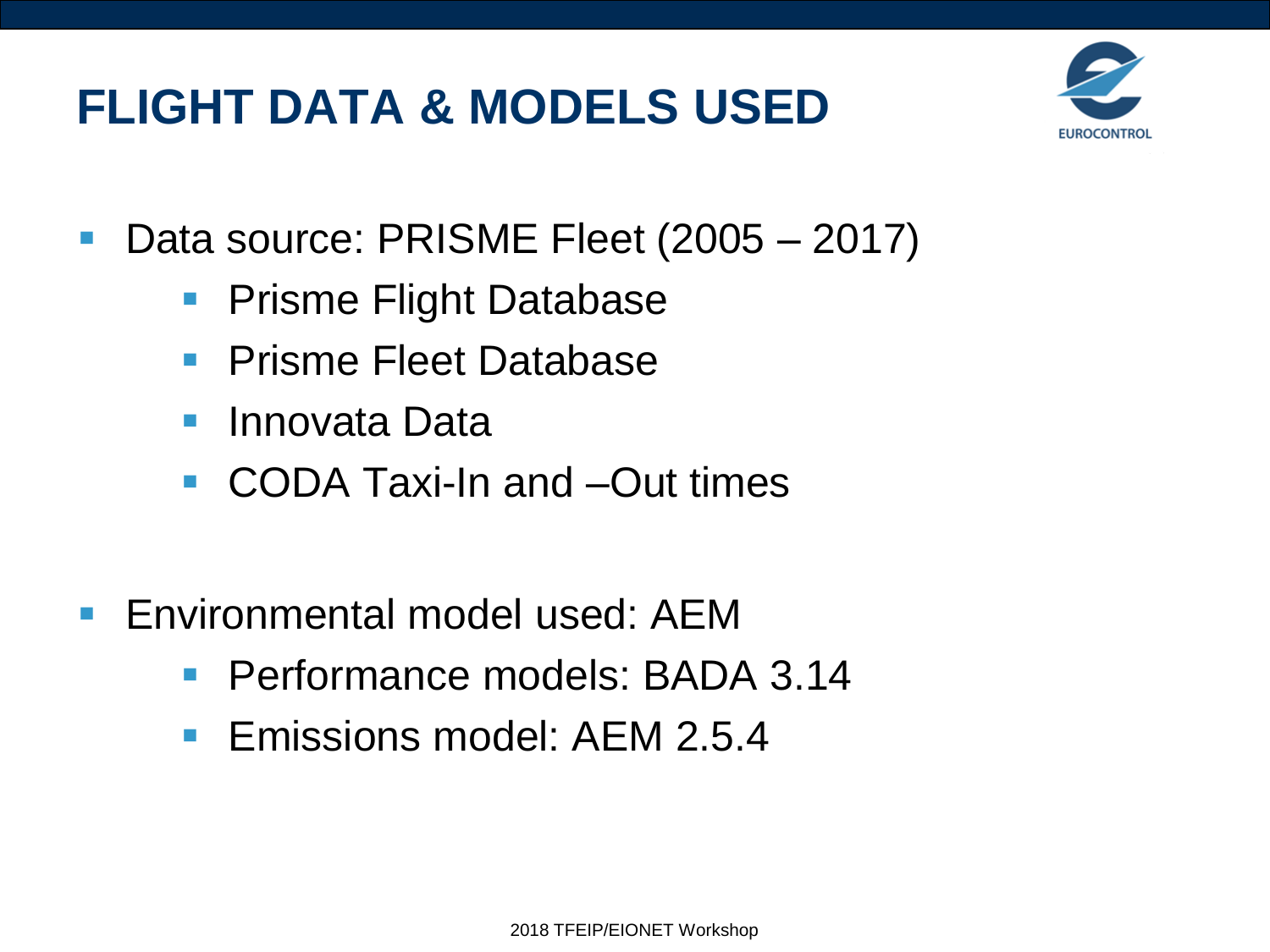### **FLIGHT DATA - Vertical**



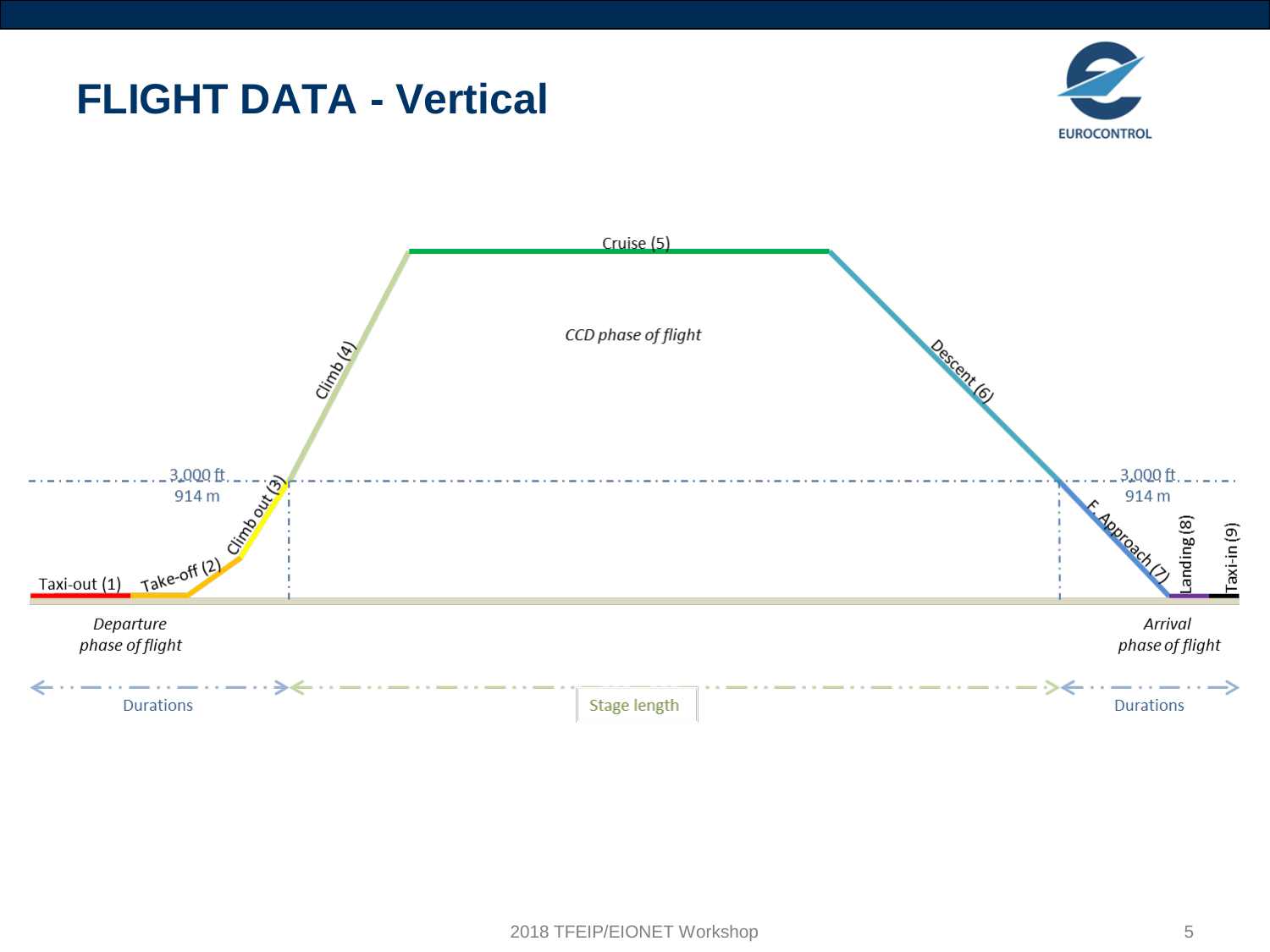## **Aircraft types / Engines types**



| ACT PRF.aircraft_engine v2015 |        |                                     |                  |  |
|-------------------------------|--------|-------------------------------------|------------------|--|
| AIRCRAFTID   ENGINE ID        |        | <b>NUMBER O</b><br><b>F ENGINES</b> | <b>BADA TYPE</b> |  |
| A319                          | 3CM027 |                                     | A319             |  |

#### $\approx$  2016  $\ge$  2016

| ACT_PRF.aircraft_engine v2016 |                  |                             |                  |  |
|-------------------------------|------------------|-----------------------------|------------------|--|
| AIRCRAFT ID                   | <b>ENGINE ID</b> | NUMBER OF<br><b>ENGINES</b> | <b>BADA TYPE</b> |  |
| A319-A                        | 4CM035           | 2                           | A319             |  |
| A319-B                        | <b>4CM036</b>    | 2                           | A319             |  |
| A319-C                        | <b>8CM056</b>    | 2                           | A319             |  |
| A319-D                        | 3CM027           | 2                           | A319             |  |
| A319-E                        | 3CM028           | 2                           | A319             |  |
| A319-F                        | <b>8CM058</b>    | 2                           | A319             |  |
| A319-G                        | 6CM044           | 2                           | A319             |  |
| A319-H                        | 31A006           | 2                           | A319             |  |
| A319-I                        | 31A007           | 2                           | A319             |  |
| A319-J                        | 11A003           | 2                           | A319             |  |
| A319-K                        | <b>81A009</b>    | 2                           | A319             |  |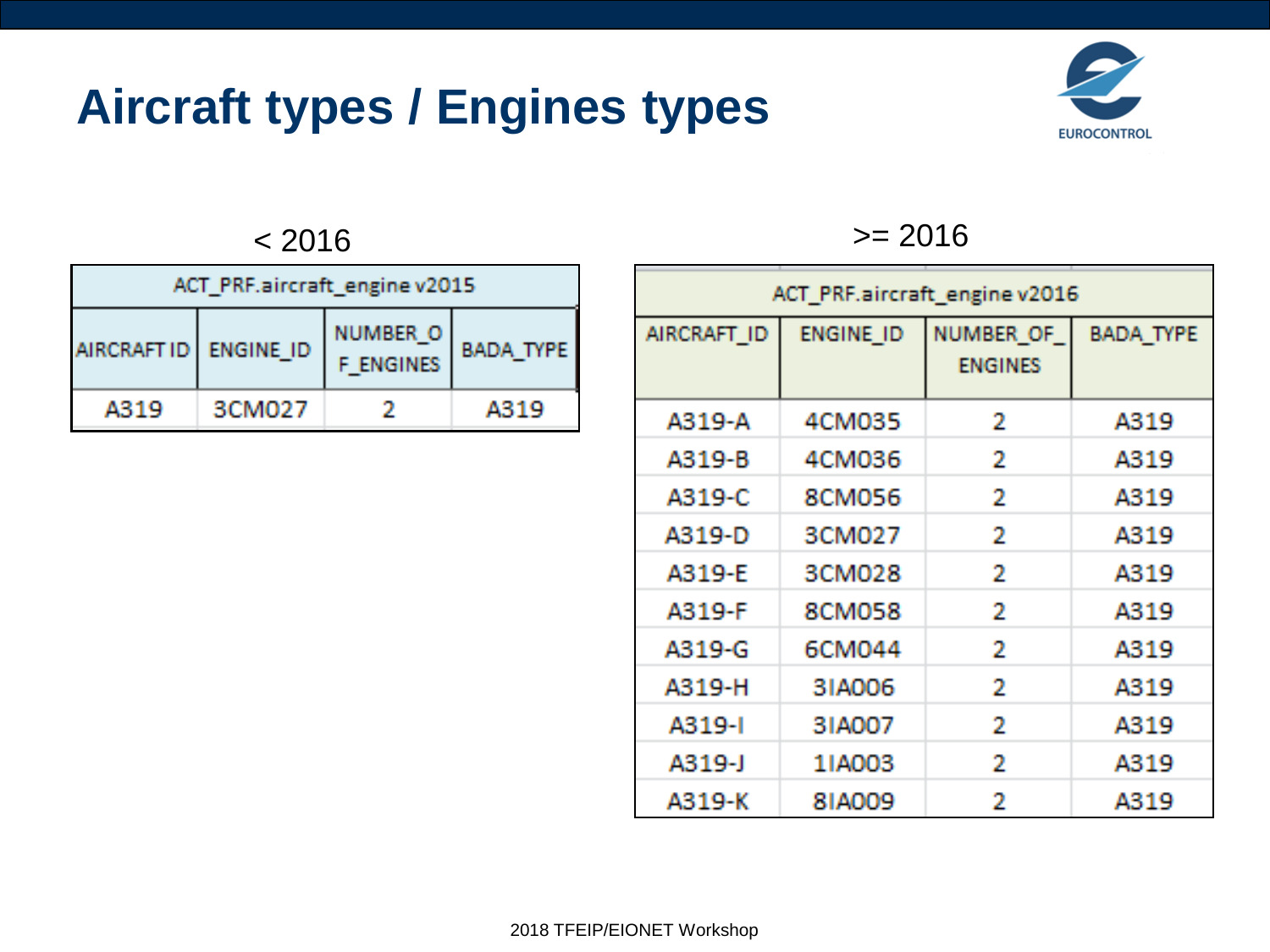## **TAXI TIMES**



| <b>CASE</b>                                                                    | Taxi - In and - Out Times                                                                                              |
|--------------------------------------------------------------------------------|------------------------------------------------------------------------------------------------------------------------|
| Airports with Taxi time<br>provided by CODA                                    | CODA Taxi-in and -out<br>times                                                                                         |
| <b>EEA or EUROCONTROL</b><br>Airports with<br>No Taxi time provided by<br>CODA | Taxi times are an average<br>of that airport category<br>which is based on a range<br>of flight movements in a<br>year |
| Other airports                                                                 | <b>ICAO Values</b><br>Taxi-out = $1140s$<br>Taxi-in $= 420s$                                                           |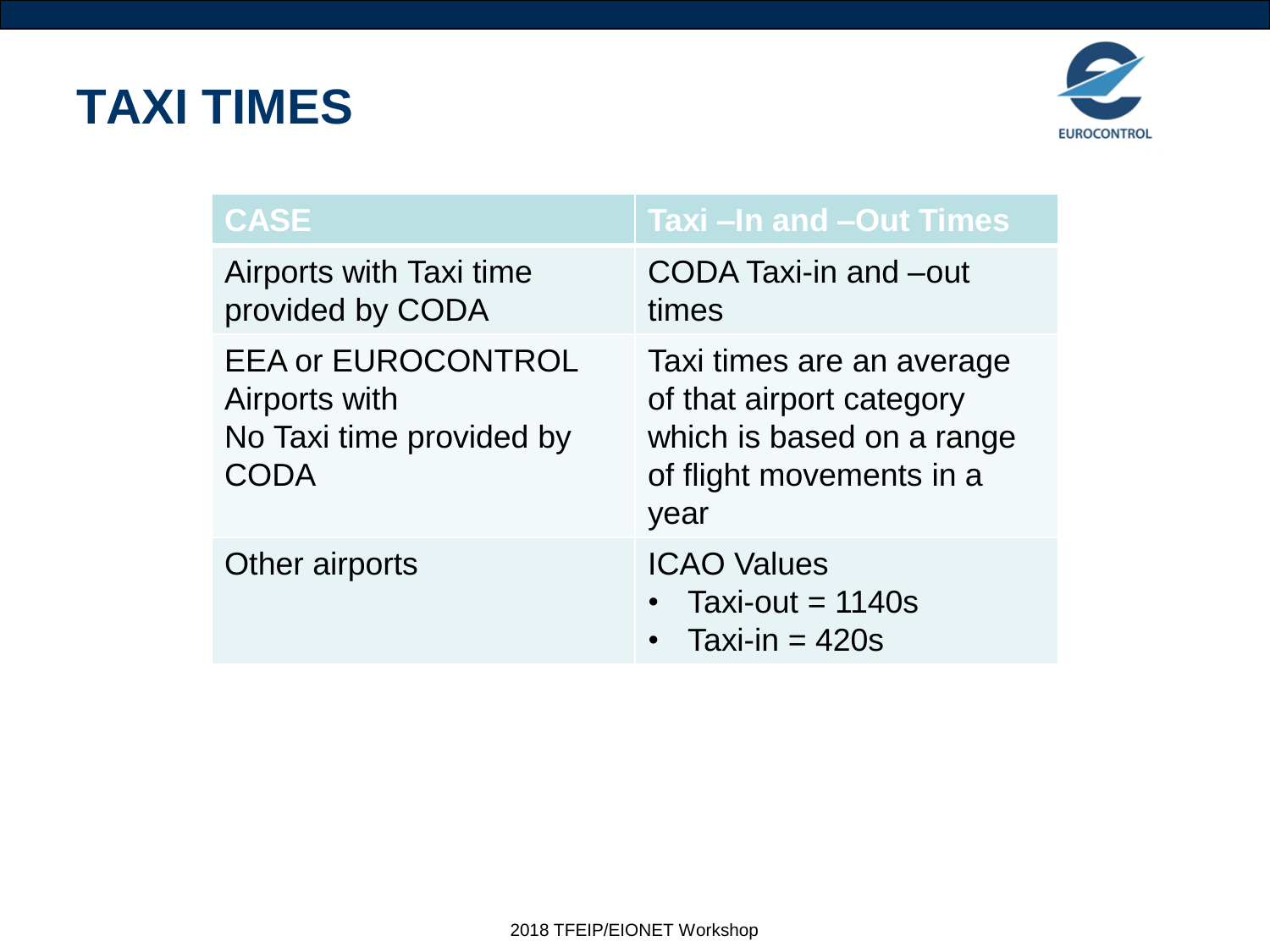

#### **EUROCONTROL**

Pan-European Single Sky **Directorate** 

**Environment and Climate Change Section** 

> D3.1 **European Aviation Fuel Burn and Emissions Inventory System** for the **European Environment Agency** (for data from 2005)

> > Version 2017.01 (31 August, 2017)

(Contract number: 34.02.01/2016/745806/SER/CLIMA.B3)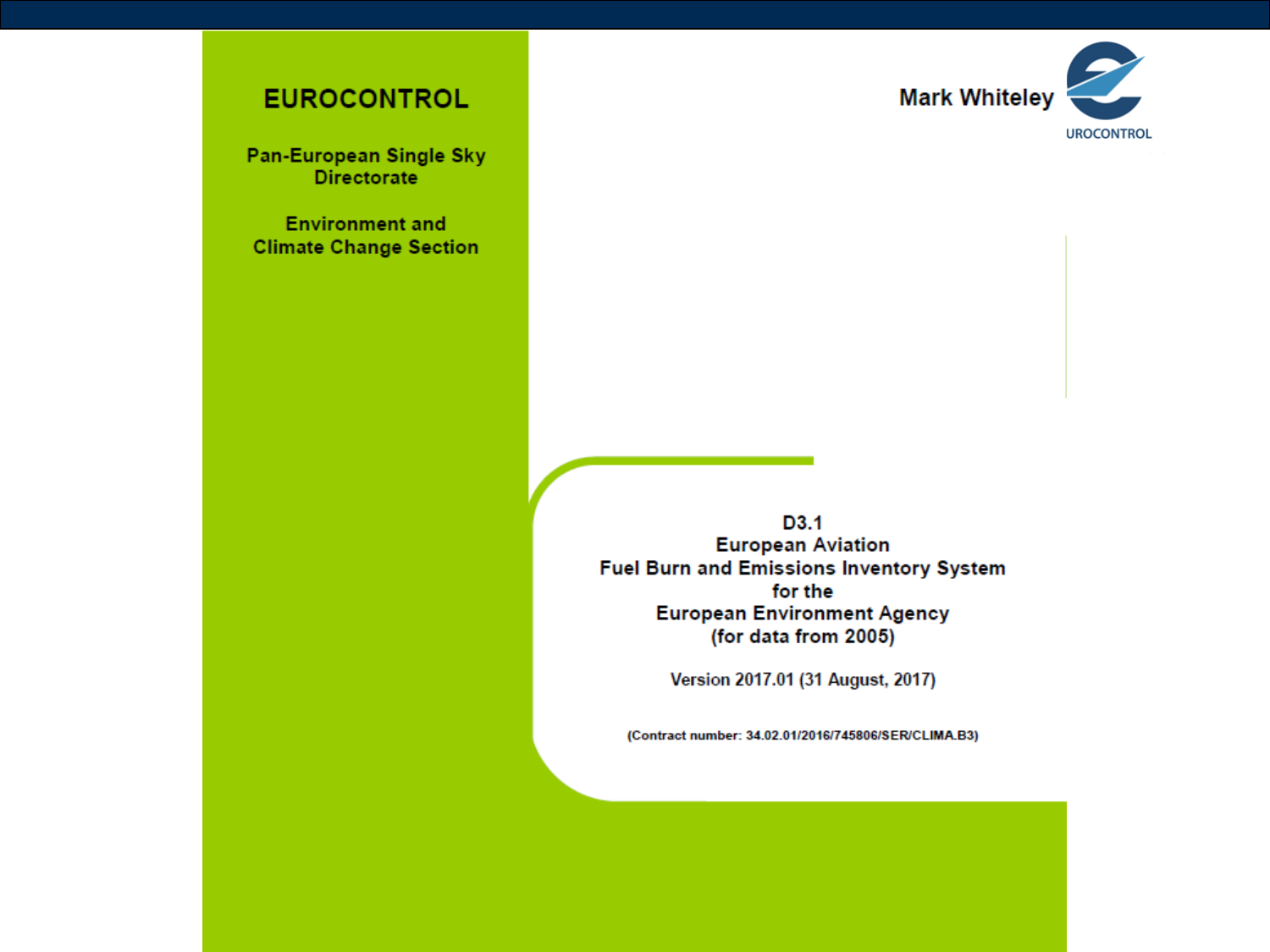**For further information**



# fuelandemissionsinventory **@eurocontrol.int**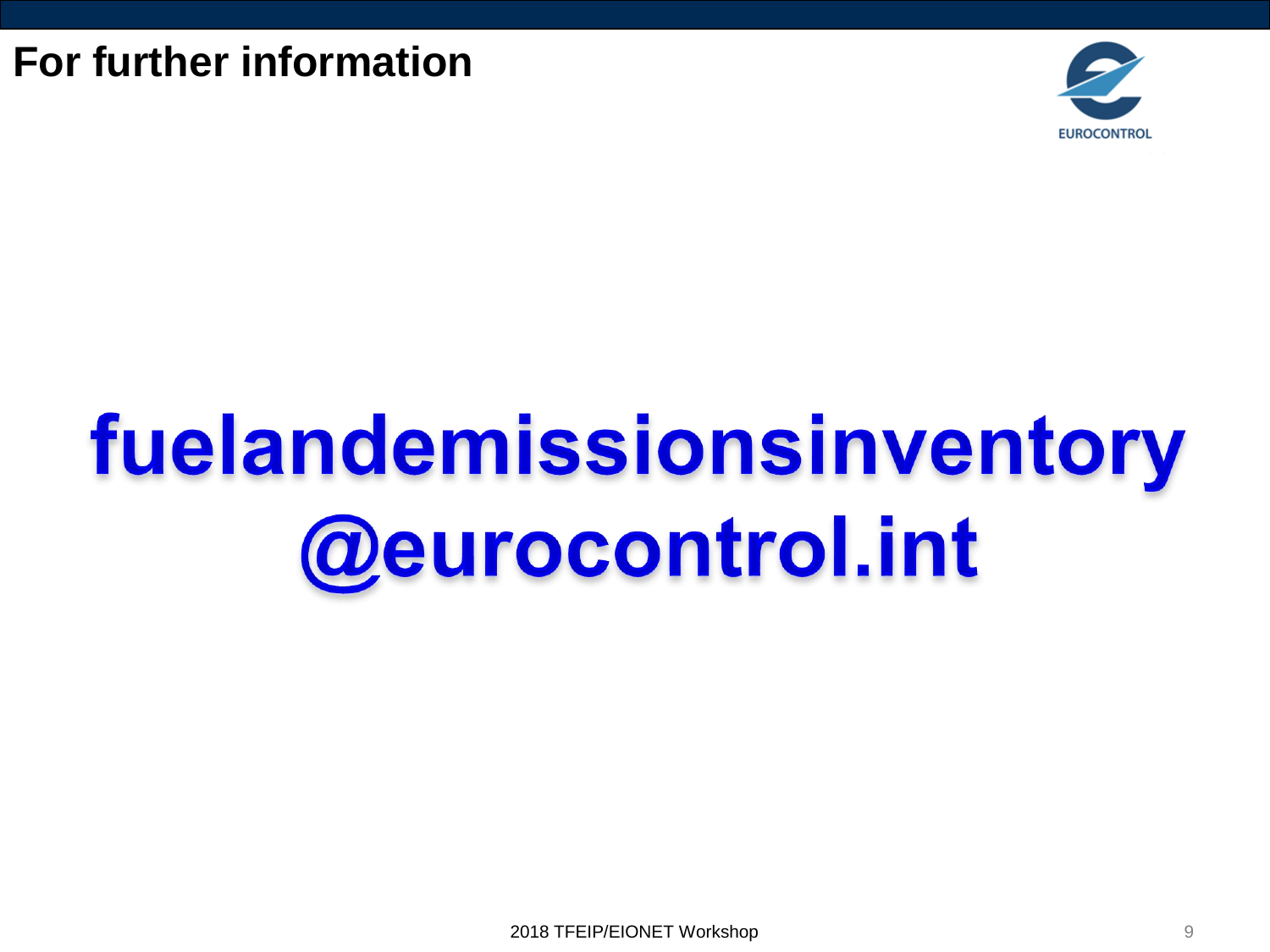

## **DEMO OF EEA/EMEP GUIDEBOOK 2016 ANNEXES**